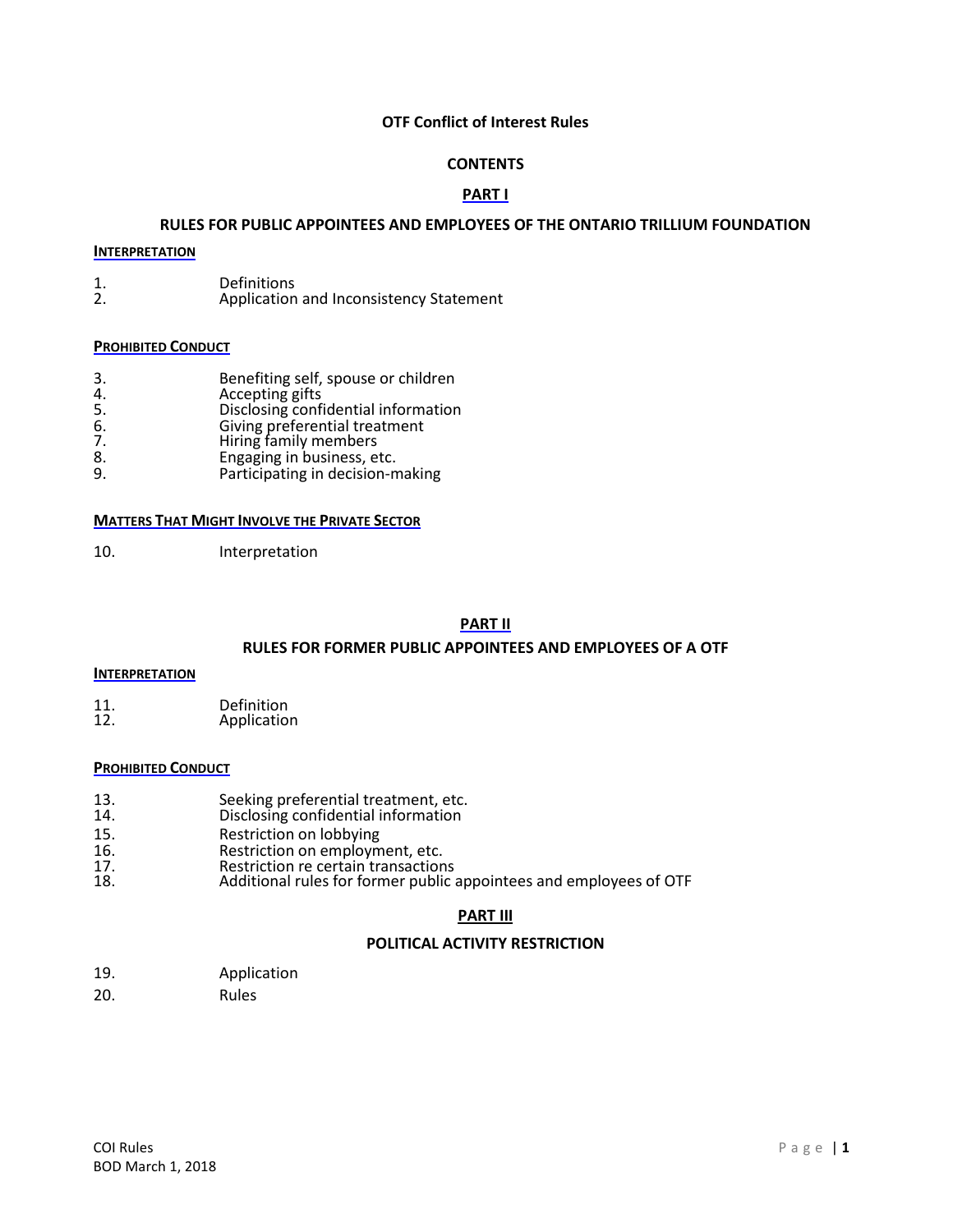# **PART I RULES FOR PUBLIC APPOINTEES AND EMPLOYEES OF OTF**

# **INTERPRETATION**

# **Definitions**

**[1.](http://www.e-laws.gov.on.ca/html/regs/french/elaws_regs_070381_f.htm#s1)** In this Part,

"**confidential information**" means information that is not available to the public and that, if disclosed, could result in harm to a OTF or the Crown, or could give the person to whom it is disclosed an advantage;

"**Conflict of Interest Commissioner**" means the Conflict of Interest Commissioner appointed by the Lieutenant Governor in Council pursuant to the *Public Service of Ontario Act, 2006*;

"**Public Appointee**" means a person appointed by the Lieutenant Governor in Council as a member of the Board of Directors or Grant Review Teams for OTF;

"**Employee**" means a person employed by OTF and includes the CEO;

"**employment**" means in respect of a Public Appointee, the Public Appointee's appointment and, in respect of an Employee, the Employee's employment;

"**ethics executive**" means the ethics executive identified in the *Public Service of Ontario Act, 2006*. Without limiting the foregoing this means, generally, the CEO of OTF for persons employed by OTF; the Chair of OTF for the Public Appointees; and the Conflict of Interest Commissioner for the CEO and the Chair; and in respect of former Employees and former Public Appointees, means the Conflict of Interest Commissioner;

"**external activity**" means an activity outside of a Public Appointee's or Employee's employment with OTF and includes (i) employment by another person, organization or entity; (ii) engaging in a business or undertaking; (iii) an activity or undertaking for another person, organization or entity, whether paid or unpaid, and (iv) an appointment as an officer, or to the board of directors of another person, organization or entity;

"**gift**" includes a benefit of any kind;

"Senior Leadership Team" means people employed at OTF who hold executive positions with "Chief" or "Vice President" in their title.

# "**spouse**" means,

- (a) a spouse as defined in section 1 of the *Family Law Act*, or
- (b) either of two persons who live together in a conjugal relationship outside marriage.

# **Application and Consistency Statement**

**[2.](http://www.e-laws.gov.on.ca/html/regs/french/elaws_regs_070381_f.htm#s2)** (1) These Conflict of Interest Rules apply to every Public Appointee and Employee.

(2) Every Public Appointee and Employee is expected to comply with these rules. These conflict of interest rules are based on those set out in Ontario Regulation 381/07 and are intended to establish a degree of ethical conduct that is of a standard that is at least equivalent to that set out in the regulation. If any provision in these rules is determined by the Conflict of Interest Commissioner to establish a degree of ethical conduct that is lower than the regulation, the Public Appointees and Employees will be notified and the provision in the regulation will thereafter prevail.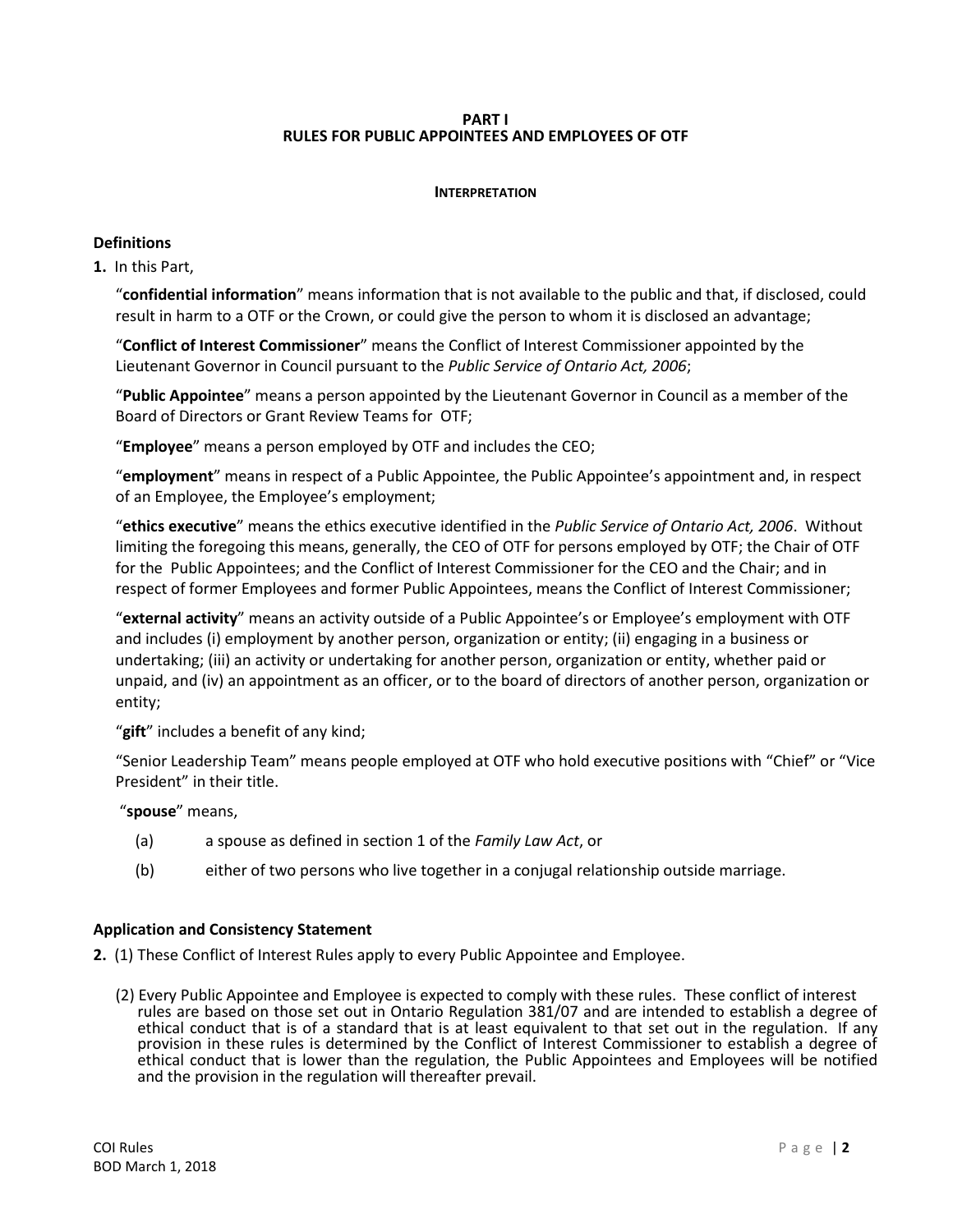# **PROHIBITED CONDUCT**

# **Benefiting self, spouse or children**

- **3.** (1) A Public Appointee or an Employee shall not use or attempt to use his or her employment by OTF to directly or indirectly benefit himself or herself or his or her spouse or children.
	- (2) A Public Appointee or an Employee shall not allow the prospect of his or her future employment by a person or entity to detrimentally affect the performance of his or her duties to OTF and Crown.

# **Accepting gifts**

- **4.** (1) A Public Appointee or an Employee, shall not accept a gift from any of the following persons or entities if a reasonable person might conclude that the gift could influence the Public Appointee or the Employee when performing his or her duties to OTF or the Crown:
	- 1. A person, group or entity that has dealings with OTF;
	- 2. A person, group or entity to whom the Public Appointee or Employee provides services in the course of his or her duties to OTF or the Crown;
	- 3. A person, group or entity that seeks to do business with OTF.
	- [\(2\)](http://www.e-laws.gov.on.ca/html/regs/french/elaws_regs_070381_f.htm#s4s2) Subsection (1) shall not operate to prevent a Public Appointee or an Employee from accepting a gift of nominal value given as an expression of courtesy or hospitality if doing so is reasonable in the circumstances.
	- [\(3\)](http://www.e-laws.gov.on.ca/html/regs/french/elaws_regs_070381_f.htm#s4s3) A Public Appointee or Employee who receives a gift in the circumstances described in subsection (1) shall notify his or her ethics executive.

# **Disclosing confidential information**

- **5.** [\(1\)](http://www.e-laws.gov.on.ca/html/regs/french/elaws_regs_070381_f.htm#s5s1) A Public Appointee or an Employee shall not disclose confidential information obtained during the course of his or her employment by OTF to a person or entity unless the Public Appointee or Employee is authorized to do so by law or by OTF or the Crown.
	- [\(2\)](http://www.e-laws.gov.on.ca/html/regs/french/elaws_regs_070381_f.htm#s5s2) A Public Appointee or an Employee shall not use confidential information in a business or undertaking outside his or her work for OTF.
	- [\(3\)](http://www.e-laws.gov.on.ca/html/regs/french/elaws_regs_070381_f.htm#s5s3) A Public Appointee or an Employee shall not accept a gift directly or indirectly in exchange for disclosing confidential information.

# **Giving preferential treatment**

- **6.** [\(1\)](http://www.e-laws.gov.on.ca/html/regs/french/elaws_regs_070381_f.htm#s6s1) When performing his or her duties to OTF or the Crown, a Public Appointee or an Employee shall not give preferential treatment to any person or entity, including a person or entity in which the Public Appointee or Employee or a member of his or her family or a friend has an interest.
	- [\(2\)](http://www.e-laws.gov.on.ca/html/regs/french/elaws_regs_070381_f.htm#s6s2) When performing his or her duties to OTF or the Crown, a Public Appointee or an Employee shall endeavour to avoid creating the appearance that preferential treatment is being given to a person or entity that could benefit from it.
	- [\(3\)](http://www.e-laws.gov.on.ca/html/regs/french/elaws_regs_070381_f.htm#s6s3) A Public Appointee or an Employee shall not offer assistance to a person or entity in dealing with OTF or the Crown, other than assistance given in the ordinary course of the Public Appointee's or Employee's employment.

# **Hiring family members**

- **7.** [\(1\)](http://www.e-laws.gov.on.ca/html/regs/french/elaws_regs_070381_f.htm#s7s1) A Public Appointee or an Employee shall not, on behalf of OTF, hire his or her spouse, child, parent or sibling.
	- [\(2\)](http://www.e-laws.gov.on.ca/html/regs/french/elaws_regs_070381_f.htm#s7s2) A Public Appointee or an Employee shall not, on behalf of OTF, enter into a contract with his or her spouse, child, parent or sibling or with a person or entity in which any of them has a substantial interest.
	- (3) A Public Appointee or an Employee who reports to, or supervises the work of, his or her spouse, child, parent or sibling shall notify his or her ethics executive.
	- [\(4\)](http://www.e-laws.gov.on.ca/html/regs/french/elaws_regs_070381_f.htm#s7s3) A Public Appointee or an Employee who hires a person on behalf of OTF shall ensure that the person does not report to, or supervise the work of, the person's spouse, child, parent or sibling.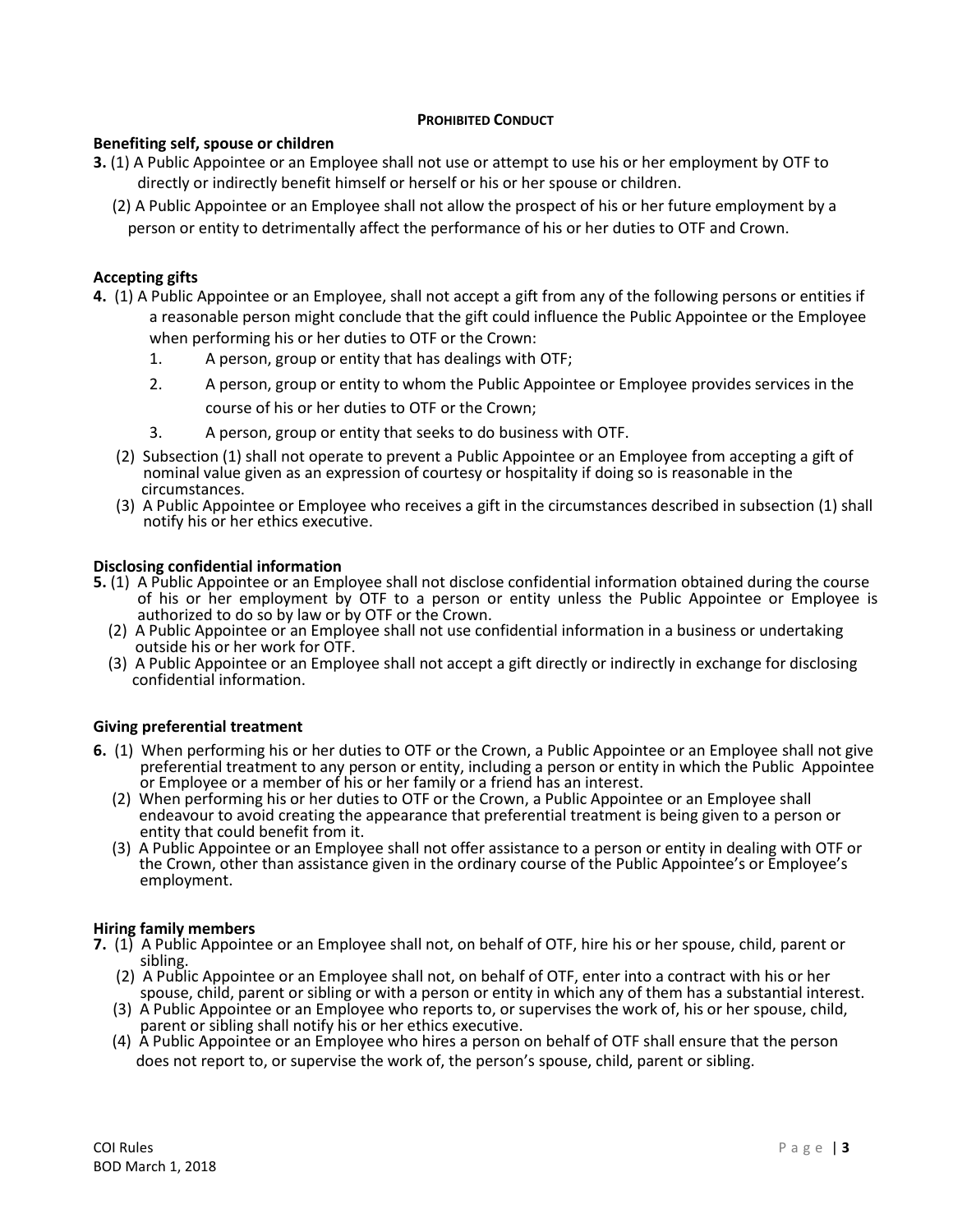# **Engaging in business, etc.**

- **[8.](http://www.e-laws.gov.on.ca/html/regs/french/elaws_regs_070381_f.htm#s8)** A Public Appointee or an Employee shall not engage in an external activity in any of the following circumstances:
	- (1) If the Public Appointee or Employee's private interests in connection with the external activity could conflict with his or her duties to OTF and the Crown;
	- (2) If the external activity would interfere with the Public Appointee's or Employee's ability to perform his or her duties to OTF and the Crown;
	- (3) If the external activity is in a professional capacity and is likely to influence or detrimentally affect the Public Appointee's or Employee's ability to perform his or her duties to OTF and the Crown;
	- (4) If the external activity would constitute full-time employment for another person; however, this paragraph does not apply with respect to Public Appointees because they are considered "part-time"; nor does it apply to an Employee who is employed part-time by OTF. This paragraph also does not apply with respect to a Public Appointee or an Employee who is on an authorized leave of absence from his or her position, but only if the external activity is not contrary to or inconsistent with the terms of the leave of absence.
	- (5) If, in connection with the external activity, any person would derive an advantage from the Public Appointee's or Employee's employment with OTF;
	- (6) If OTF or Crown premises, equipment or supplies are used in the external activity.

#### **Participating in decision-making**

- **9.** [\(1\)](http://www.e-laws.gov.on.ca/html/regs/french/elaws_regs_070381_f.htm#s9s1) A Public Appointee or an Employee shall not participate in decision-making by OTF or the Crown with respect to a matter that the Public Appointee or Employee is able to influence in the course of his or her duties if the Public Appointee or Employee could benefit from the decision.
	- [\(2\)](http://www.e-laws.gov.on.ca/html/regs/french/elaws_regs_070381_f.htm#s9s2) Subsection (1) does not apply if the Public Appointee or Employee obtains the prior approval of his or her ethics executive to participate in decision-making by OTF with respect to the matter.
	- [\(3\)](http://www.e-laws.gov.on.ca/html/regs/french/elaws_regs_070381_f.htm#s9s3) A Public Appointee or an Employee who, in the course of his or her employment in OTF, is a member of a body or group shall not participate in, or attempt to influence, decision-making by the body or group with respect to a matter:
		- (i) if the Public Appointee or Employee could benefit from the decision; or
		- (ii) if, as a result of the decision, the interests of the body or group could conflict with the interests of OTF or the Crown.
	- [\(4\)](http://www.e-laws.gov.on.ca/html/regs/french/elaws_regs_070381_f.htm#s9s4) A Public Appointee or an Employee described in subsection (3) shall inform the body or group if the circumstances described in that subsection exist.

# **MATTERS THAT MIGHT INVOLVE THE PRIVATE SECTOR**

#### **Application Certain Provisions of Ontario Regulation 381/07**

- **10.** (1**) Sections 10, 11 and 12** of Ontario Regulation 381/07, set out in Appendix 1, form part of these OTF Conflict of Interest Rules.
	- (2) When a Public Appointee or an Employee begins work on a matter that might involve the private sector, as defined by section 10 of Ontario Regulation 381/07, he or she may be required to make a declaration to the Conflict of Interest Commissioner, in accordance with section 11 of Ontario Regulation 381/07. He or she may also be subject to restrictions on certain purchases in accordance with section 12 of Ontario Regulation 381/07.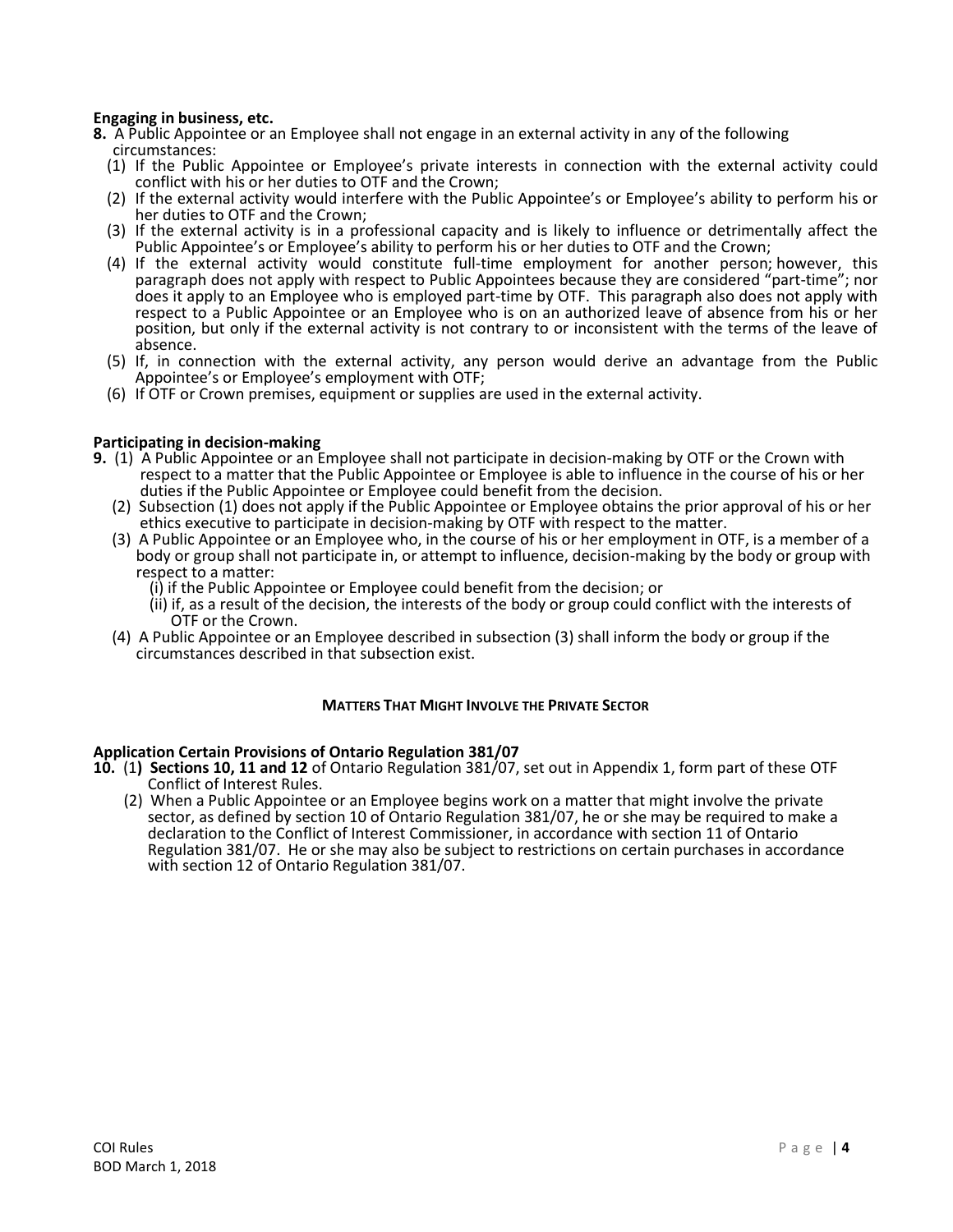# **PART II**

# **RULES FOR FORMER PUBLIC APPOINTEES AND EMPLOYEES OF OTF**

### **INTERPRETATION**

# **Definition**

**[11.](http://www.e-laws.gov.on.ca/html/regs/french/elaws_regs_070381_f.htm#s14)** In this Part, "designated senior position" means:

- (1) every Public Appointee, including the Chair of the Board; each member of the Board, every Grant Review Team member, including every GRT Chair
- (2) the CEO

(3) every member of the Senior Leadership Team

(4) every Program Manager, Capacity Building Specialist, and granting program Director, including Regional Directors.

# **Application**

**[12.](http://www.e-laws.gov.on.ca/html/regs/french/elaws_regs_070381_f.htm#s15s1)** This Part applies with respect to every former Public Appointee and every former Employee.

# **PROHIBITED CONDUCT**

# **Seeking preferential treatment, etc.**

**[13.](http://www.e-laws.gov.on.ca/html/regs/french/elaws_regs_070381_f.htm#s16)** A former Public Appointee or a former Employee shall not seek preferential treatment by, or privileged access to, Public Appointees or Employees of OTF or public servants who work in a minister's office, a ministry or another public body.

# **Disclosing confidential information**

- **[14.](http://www.e-laws.gov.on.ca/html/regs/french/elaws_regs_070381_f.htm#s17s1)** (1) A former Public Appointee or a former Employee shall not disclose confidential information obtained during the course of his or her employment by OTF to a person or entity unless the former Public Appointee or a former Employee is authorized to do so by law, by OTF or by the Crown.
	- [\(2\)](http://www.e-laws.gov.on.ca/html/regs/french/elaws_regs_070381_f.htm#s17s2) A former Public Appointee or a former Employee shall not use confidential information in a business or undertaking.

# **Restriction on lobbying**

- **[15.](http://www.e-laws.gov.on.ca/html/regs/french/elaws_regs_070381_f.htm#s18s1)** (1) This section applies to a former Public Appointee or a former Employee who, immediately before
	- ceasing to be a Public Appointee or Employee, was employed in a designated senior position.
	- [\(2\)](http://www.e-laws.gov.on.ca/html/regs/french/elaws_regs_070381_f.htm#s18s2) For 12 months after ceasing to be a Public Appointee or Employee, the former Public Appointee or former

 Employee shall not lobby any of the following persons on behalf of a public body or another person or entity:<br>1.

- 1. A Public Appointee or Employee who works at OTF;
- 2. A public servant who works in a ministry or public body in which the former Public Appointee or former

 Employee worked at any time during the 12 months before he or she ceased to be a public servant ;

- 3. The minister of any ministry in which the former Public Appointee or former Employeeworked at any time during the
- 12 months before he or she ceased to be a public servant ;
- 4. A public servant who works in the office of a minister described in paragraph 3.

# **Restriction on employment, etc.**

**[16.](http://www.e-laws.gov.on.ca/html/regs/french/elaws_regs_070381_f.htm#s19s1)** (1) This section applies to a former Public Appointee or former Employee who, immediately before ceasing to be a Public Appointee or Employee was employed in a designated senior position and who, at any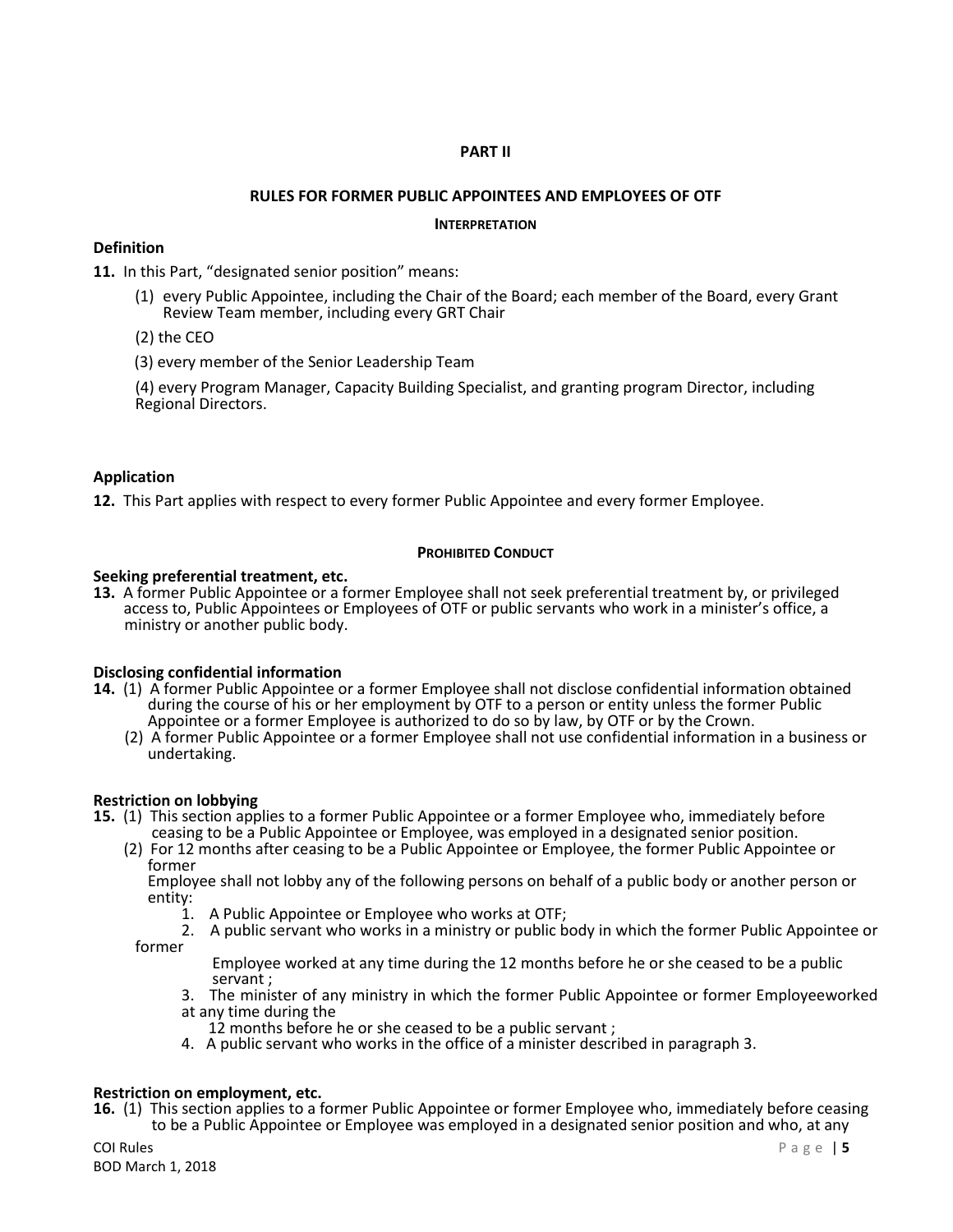time during the 12 months before he or she ceased to be employed as a Public Appointee or Employee,<br>(a) had substantial involvement with a public body or another person or entity; and

- (a) had substantial involvement with a public body or another person or entity; and<br>(b) had access to confidential information that, if it were to be disclosed to the publ
- had access to confidential information that, if it were to be disclosed to the public body, person or entity, could result in harm to OTF or the Crown or could give the public body, person or entity an unfair advantage in relation to one or more third parties.
- [\(2\)](http://www.e-laws.gov.on.ca/html/regs/french/elaws_regs_070381_f.htm#s19s2) For 12 months after ceasing to be a Public Appointee or an Employee, the former Public Appointee or former Employee shall not accept employment with the public body, person or entity or serve as a member of the board of directors or other governing body of the public body, person or entity.

# **Restriction re certain transactions**

- **[17.](http://www.e-laws.gov.on.ca/html/regs/french/elaws_regs_070381_f.htm#s20s1)** (1) This section applies to a former Public Appointee or former Employee who, during the course of his or her employment, advised OTF or the Crown about a particular proceeding, negotiation or other transaction.
	- [\(2\)](http://www.e-laws.gov.on.ca/html/regs/french/elaws_regs_070381_f.htm#s20s2) The former Public Appointee or the former Employee shall not advise or otherwise assist any public body or any other person or entity in connection with the particular proceeding, negotiation or other transaction until OTF or the Crown ceases to be involved in it.
	- [\(3\)](http://www.e-laws.gov.on.ca/html/regs/french/elaws_regs_070381_f.htm#s20s3) Despite subsection (2), the former Public Appointee or the former Employee may continue to advise or otherwise assist OTF or the Crown in connection with the particular proceeding, negotiation or other transaction.

# **Additional rules for former public appointees and employees of OTF**

- **18.** [\(1\)](http://www.e-laws.gov.on.ca/html/regs/french/elaws_regs_070381_f.htm#s20s1) This section applies to a former Public Appointee or former Employee who, immediately before ceasing to be a Public Appointee or Employee was employed in a designated senior position.
	- [\(2\)](http://www.e-laws.gov.on.ca/html/regs/french/elaws_regs_070381_f.htm#s20s2) For 12 months after ceasing to be a Public Appointee or an Employee, the former Public Appointee or former Employee shall not apply for nor report on an OTF grant on behalf any organization, public body, person or entity; nor shall the former Public Appointee or former Employee write, edit, or contribute to an application or report related to an OTF application or grant.

# **PART III**

# **POLITICAL ACTIVITY RESTRICTIONS**

# **Application**

**19.** This Part applies to every Public Appointee and Employee.

### **Rules**

**20.** The political activities of Public Appointees and Employees are governed by rules under the *Public Service of Ontario Act, 2006*. For complete details about these political activity rules refer to Part V of the *Public Service of Ontario Act, 2006*.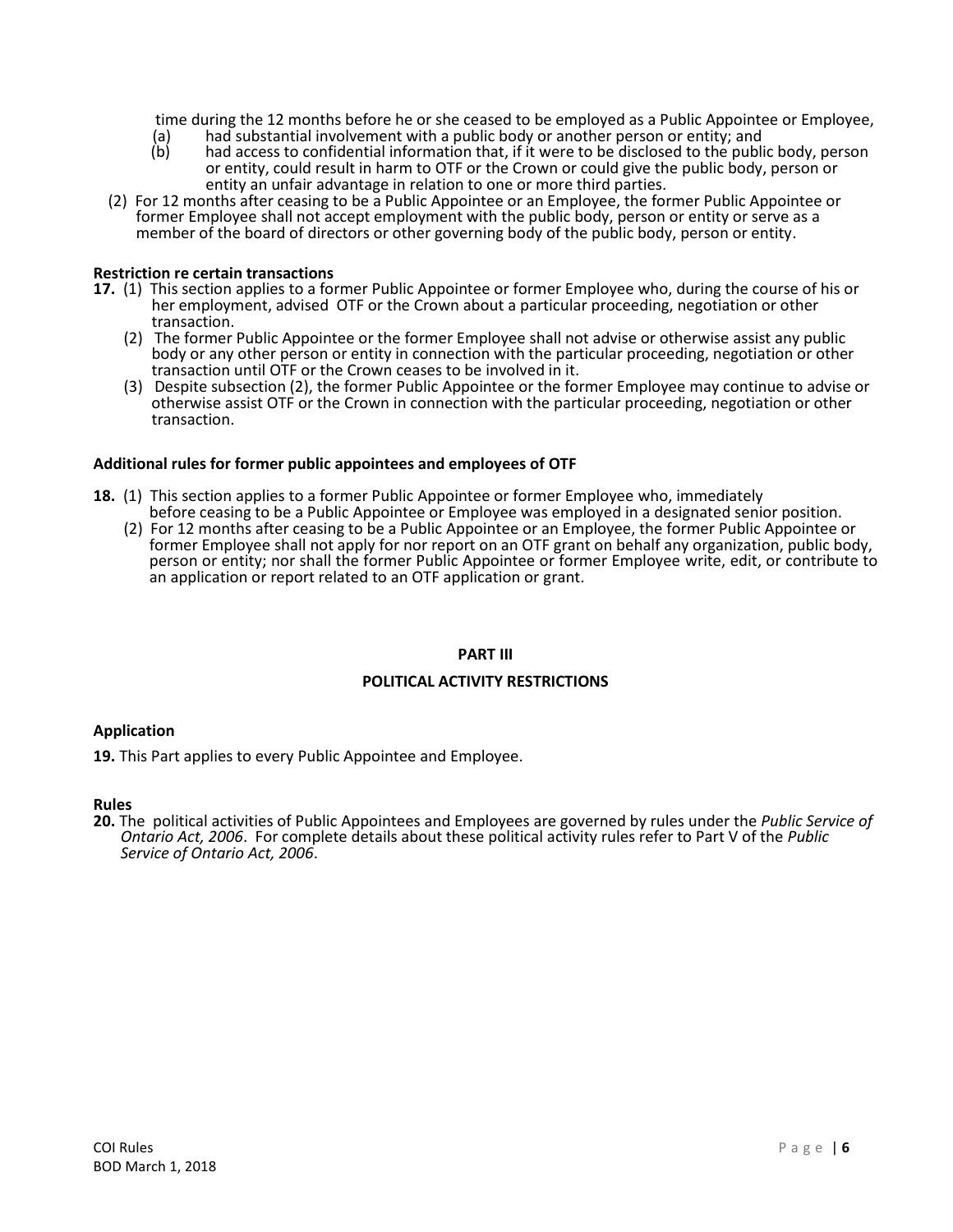# **Appendix 1 to OTF Conflict of Interest Rules Sections 10, 11 and 12 of Ontario Regulation 381/07**

# **Section 10 of Ontario Regulation 381/07**

# **Interpretation**

- [\(1\)](http://www.e-laws.gov.on.ca/html/regs/french/elaws_regs_070381_f.htm#s10s1) Sections 11 and 12 apply to every Public Appointee and every Employee who works in OTF, who routinely works on one or more matters that might involve the private sector and who has access to confidential information about the matter obtained during the course of his or her employment by OTF.
- [\(2\)](http://www.e-laws.gov.on.ca/html/regs/french/elaws_regs_070381_f.htm#s10s2) In this section and in sections 11 and 12,
	- "matter that might involve the private sector" means a matter,
		- (a) that relates to services currently provided under a program of the Crown or by a public body, an agency of the Crown or a corporation controlled by the Crown with respect to which it is possible that a private sector entity will provide all or part of the financing for the services or will provide some or all of the services, and
		- (b) that has been referred to a ministry, a public body or an agency of the Crown by the Executive Council or a member of the Executive Council for review or implementation.

# **Section 11 of Ontario Regulation 381/07**

# **Duty to declare certain financial interests**

- [\(1\)](http://www.e-laws.gov.on.ca/html/regs/french/elaws_regs_070381_f.htm#s11s1) When a Public Appointee or an Employee described in subsection 10 (1) begins work on a matter that might involve the private sector, he or she shall make a declaration to the Conflict of Interest Commissioner in which the Public Appointee or Employee discloses the following matters respecting his or her financial interests:
	- 1. A legal or beneficial interest of the Public Appointee or Employee in securities or derivatives of corporations or governments, other than the Government of Ontario;
	- 2. A legal or beneficial interest of the Public Appointee or Employee in a business entity or a commercial operation or in the assets of such an entity or operation;
	- 3. A legal or beneficial interest of the Public Appointee or Employee in real property.
		- 4. A legal or beneficial interest of the Public Appointee or Employee in a mutual fund that is operated as an investment club where,
			- i. its shares or units are held by not more than 50 persons and its indebtedness has never been offered to the public,
			- ii. it does not pay or give any remuneration for investment advice or in respect of trades in securities, except normal brokerage fees, and
			- iii. all of its members are required to make contributions in proportion to the shares or units each holds for the purpose of financing its operations.
- [\(2\)](http://www.e-laws.gov.on.ca/html/regs/french/elaws_regs_070381_f.htm#s11s2) Despite subsection (1), the Public Appointee or Employee is not required to disclose his or her legal or beneficial interest in any of the following:<br>1. A mutual fund within the meaning
	- 1. A mutual fund within the meaning of subsection 1 (1) of the *Securities Act* other than a mutual fund described in paragraph 4 of subsection (1) above;
	- 2. Fixed-value securities issued or guaranteed by a government or a government agency;<br>3. A guaranteed investment certificate or similar financial instrument issued by a financia
	- 3. A guaranteed investment certificate or similar financial instrument issued by a financial institution entitled by law to issue such instruments;
	- 4. A registered pension plan, an employee benefit plan, an annuity or life insurance policy or a deferred profit sharing plan;
	- 5. Real property that the Public Appointee or Employee, or a member of his or her family, uses primarily as a residence or for recreational purposes.
- [\(3\)](http://www.e-laws.gov.on.ca/html/regs/french/elaws_regs_070381_f.htm#s11s3) The Public Appointee or Employee shall disclose the information required by subsection (1), with necessary modifications, in respect of his or her spouse and dependent children, but only to the extent that the legal or beneficial interests of the spouse or a child could create a conflict of interest.
- [\(4\)](http://www.e-laws.gov.on.ca/html/regs/french/elaws_regs_070381_f.htm#s11s4) For the purpose of subsection (3), the Public Appointee or Employee shall make reasonable efforts to obtain information about the financial interests described in subsection (1) of his or her spouse and dependent children.
- [\(5\)](http://www.e-laws.gov.on.ca/html/regs/french/elaws_regs_070381_f.htm#s11s5) The Public Appointee or Employee shall give the Conflict of Interest Commissioner a revised declaration whenever there is a change in any of the information required to be disclosed.